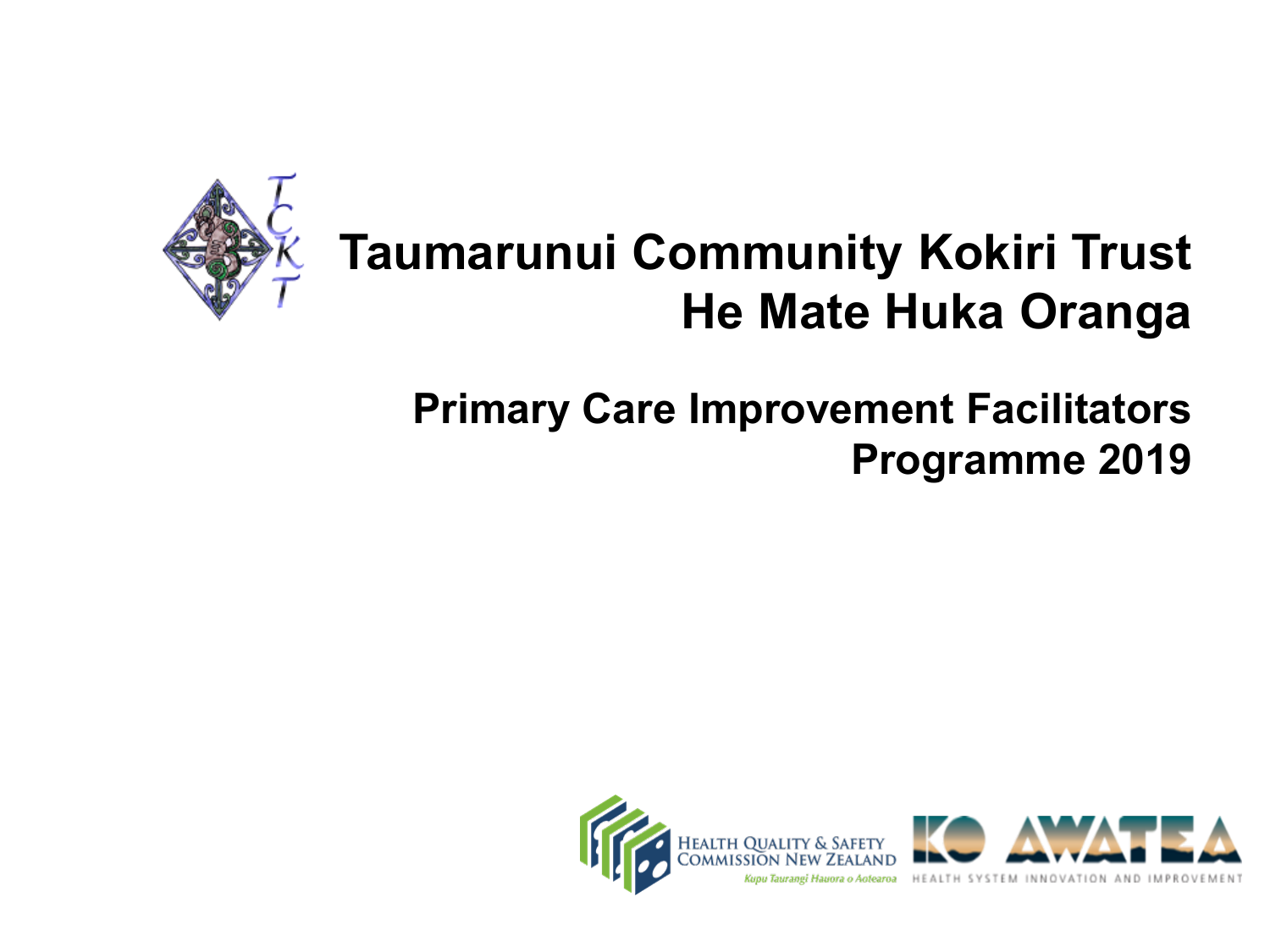# **Improvement Facilitator**

- Ko Tainui te waka
- Ko Matekana te maunga
- Ko Waitomo te awa
- Ko Pohatuiri te marae
- Ko Ngati Maniapoto te Iwi
- Ko Uekaha te hapu
- Ko Rereahu toku ukaipo
- Ko Aroha Te Tai-Dempsey taku ingoa
- He Neehi me he Whanau Ora Kaiarahi ahau no Taumarunui Community Kokiri Trust

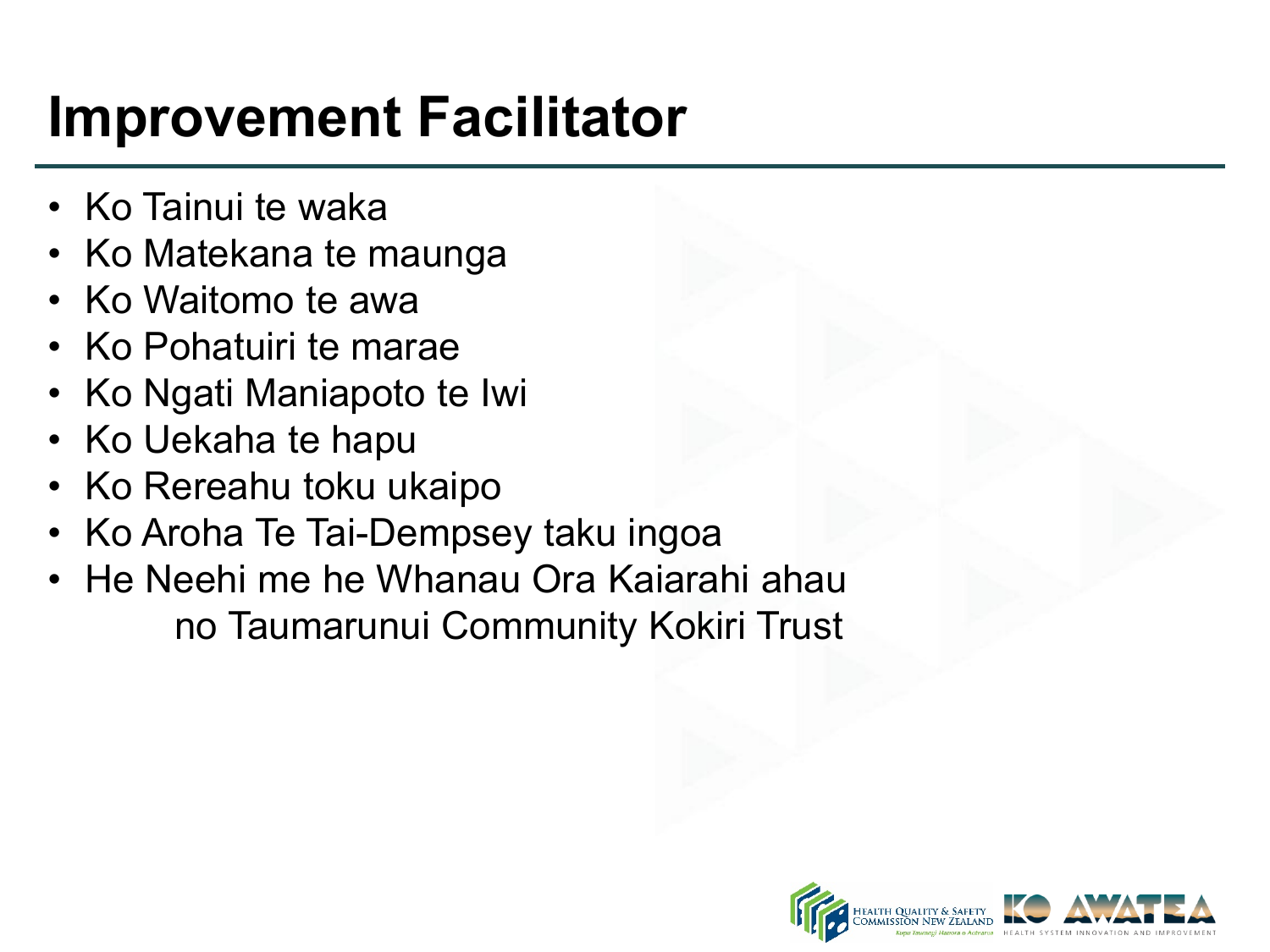# **Background/Context**

- Taumarunui Community Kokiri Trust (TCKT) is a Kaupapa Maori Organisation established 1989
- In 2013 Taumarunui Community Kokiri underpinned all service delivery through a Whanau Ora Integrated Model of Care
- Service Delivery is across the Waikato DHB in the Ruapehu & Waitomo LGA's
- 6779 enrolled clients in our 3 GP clinics
- 506 of these clients aged 45+ years are registered with Diabetes
- 52% are Maori.
- 73 % live in Quintile 4 & 5 areas.
- With a high number of High Needs population, both clinics are VLCA.
- In 2019 all 3 clinics will be under the National Hauora Coalition PHO

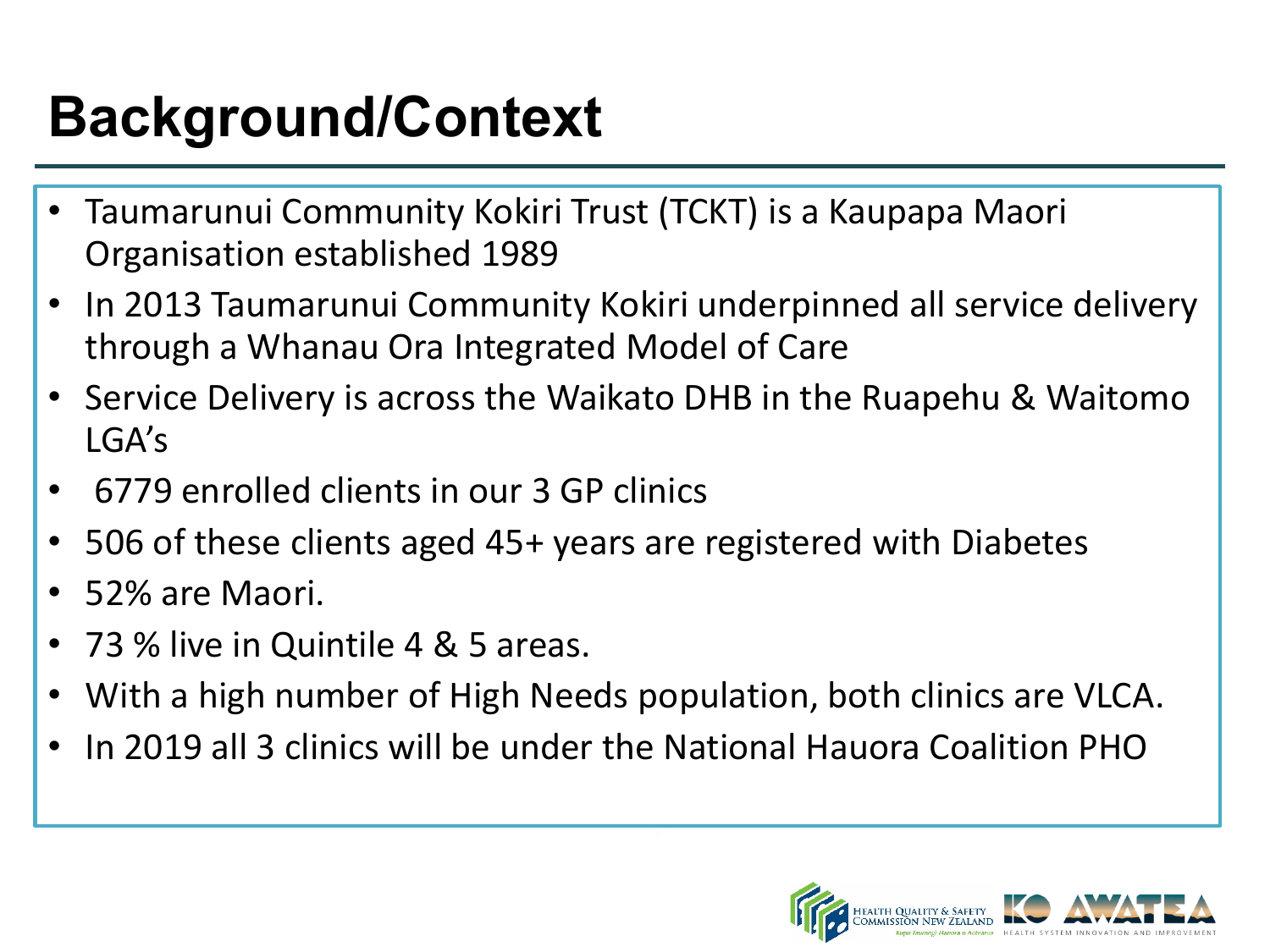#### **Taumarunui Community Kokiri Trust - CORE VALUES**

- **Ma Te Reo Maori – Ka Pumau ai to tatau Maoritanga** (language preserves our Maoridom).
- **Manaakitanga –** Caring, sharing and taking responsibility for your impact on others.
- **Wairuatanga**  A Life force within us that determines our own behaviour.
- **Whakapapa** Acknowledgement and respect of a larger sense of belonging, includes maunga, awa, waka, iwi, hapu, marae, whare, tipuna and ingoa.
- **Whanaungatanga** Building relationships and recognising the role of whanau relationships in the well-being of the individual.
- **Rangatiratanga** Acknowledgement of oneself and others by acting with responsibility and integrity.
- **Kotahitanga** A sense of unity and recognition that everyone has a role that contributes to the whole.
- **Kaitiakiatanga –** Responsibility as worthy guardians of Maori health and well- being
- **Te Tiriti O Waitangi** Reflecting the role of *Partnership, Participation and Protection*

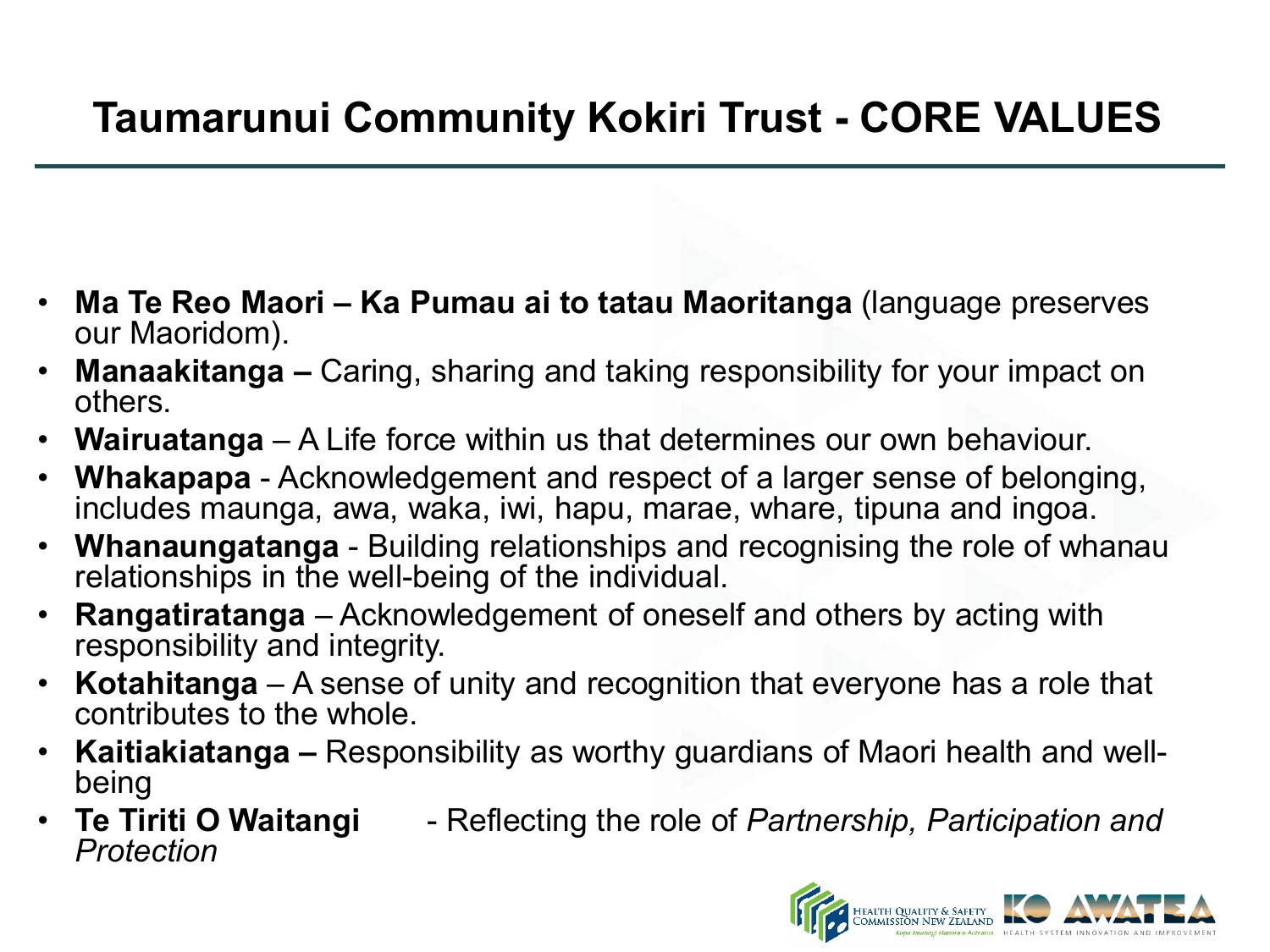# **Demographics**

- Enrolled population GP Clinics (6779)
	- 1142 (Te Kuiti)
	- 2211 (TFC)
	- 3400 (TMC)
	- 26 (DSM Whanau Ora Diabetes Taumarunui)
- Demographics (6779)
	- European 2624,
	- Maori 3916
	- Pacific I. 117
	- Asian 98
	- Other 24

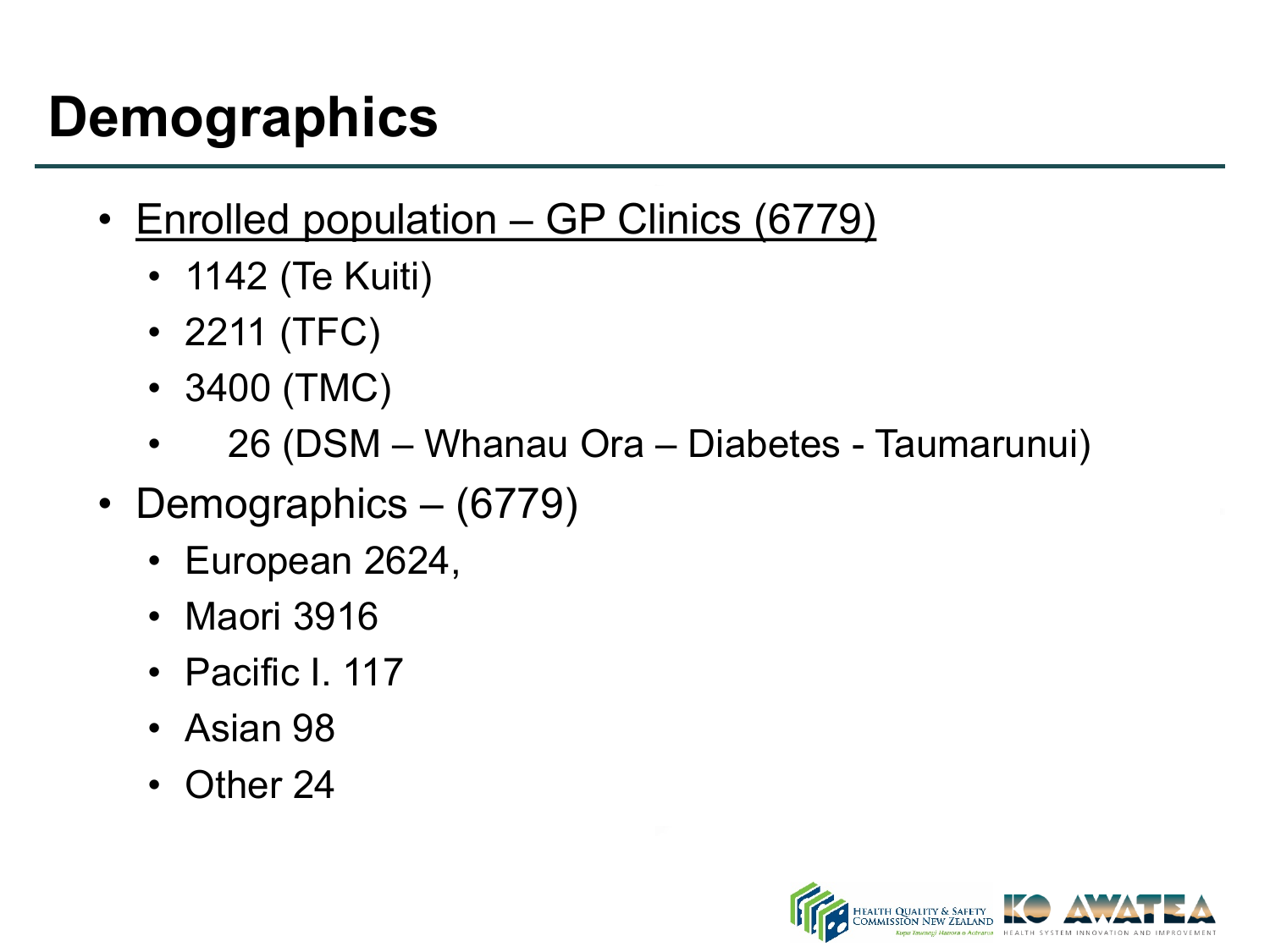## **Improvement Team**

- **Our project team is (will be) made up of:**
	- 1. Aroha Te Tai-Dempsey; Participant + Nurse (Taumarunui)
	- 2. Mahina Joseph-Small; Participant + Nurse (Te Kuiti)
	- 3. Grace Orsmby; Participant Community Health Coach (Te Kuiti)
	- 4. Siohban Hohepa; Intake & IT
	- 5. Lynda Bowles; Participant Advocate & GP Manager
	- 6. Piki Taiaroa; Project Sponsor and organisation Operations Manager

#### • **Stakeholders:**

- Taumarunui Medical Centre GP Nurses
- The Family Clinic GP & Nurses
- Maniapoto Whanau Ora Centre GP & Nurses
- Taumarunui Hospital ED
- Taumarunui Hospital SPOE

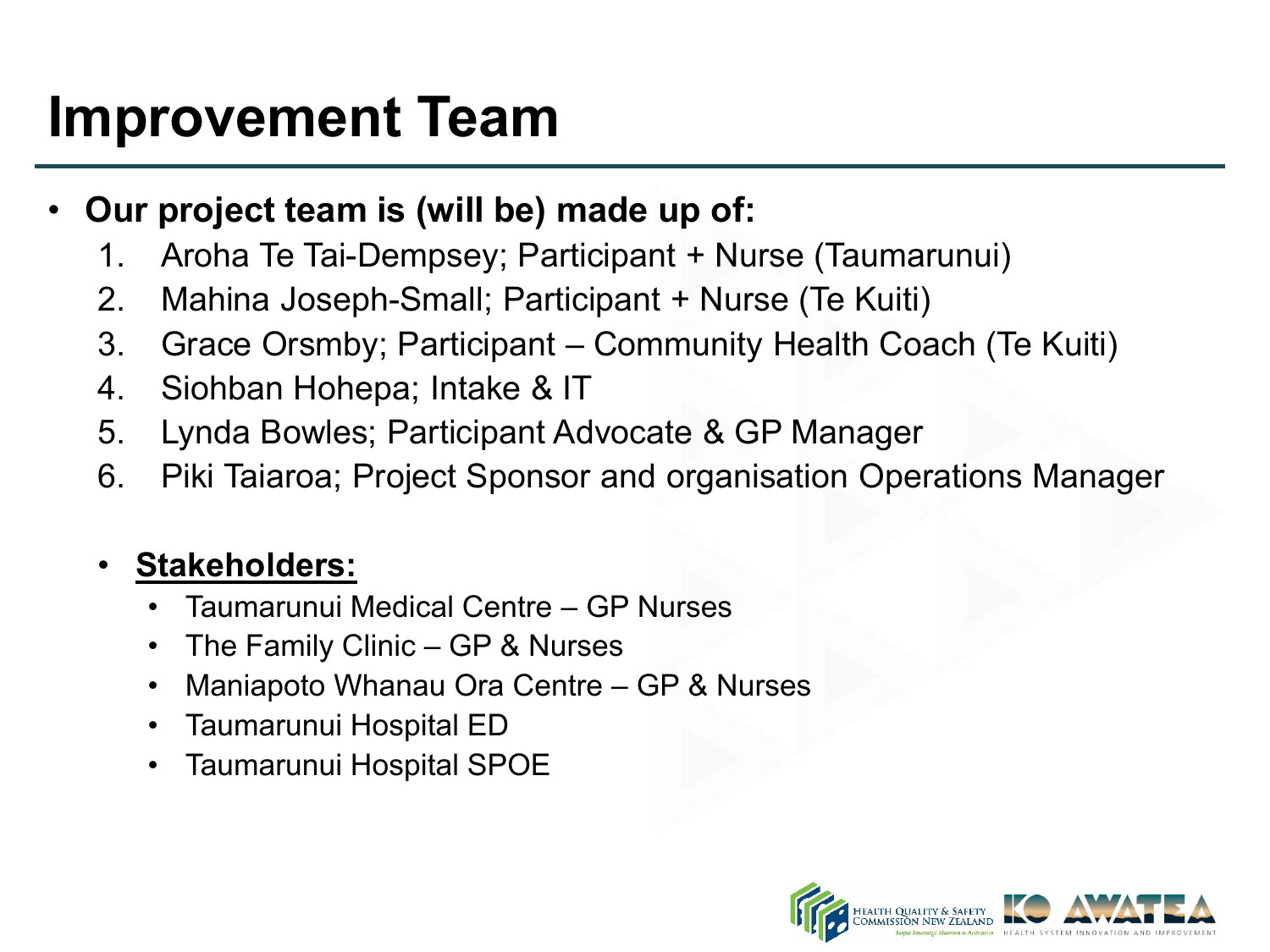## **Problem Statement**

- **Diabetes is our largest and fastest growing health issue we face in NZ and is closely linked to heart disease.**
- **506 clients In our 3 GP Clinics aged 45+ years are diagnosed with Type 2 Diabetes.**
	- **195 - TFC**
	- **202 – TMC**
	- **109 – Te Kuiti**
- **52% are Maori**

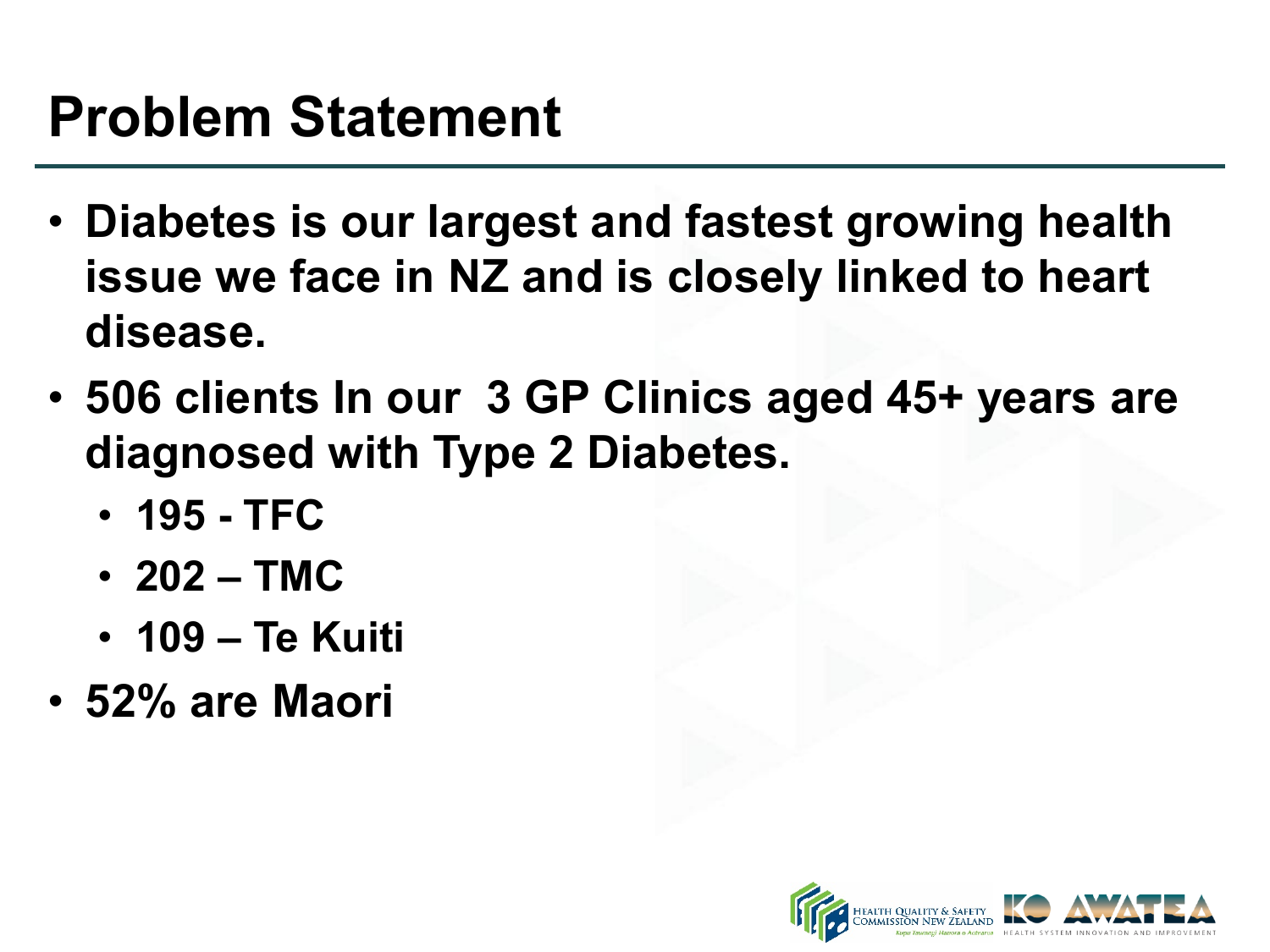**To decrease HBA1c for:**

- **Maori & Pacific Island peoples**
- **Enrolled in the Chronic Disease Management Programme (DSM)** 
	- **by 10% (Range 45-110)**
		- **by November 2019**

**All underpinned by the** 

**Taumarunui Community Kokiri Trust Whanau Ora Model of Care**

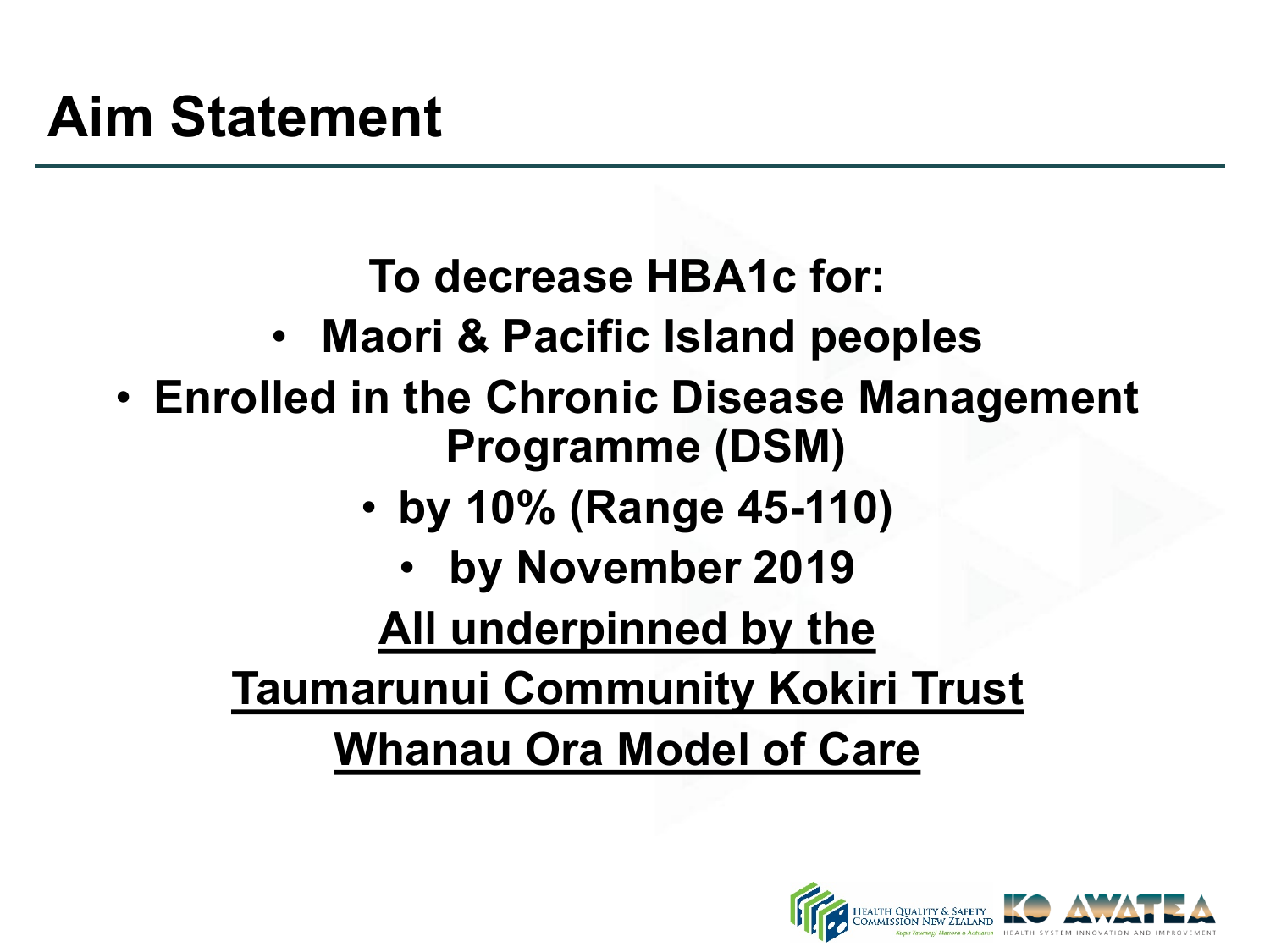# **Driver Diagram**



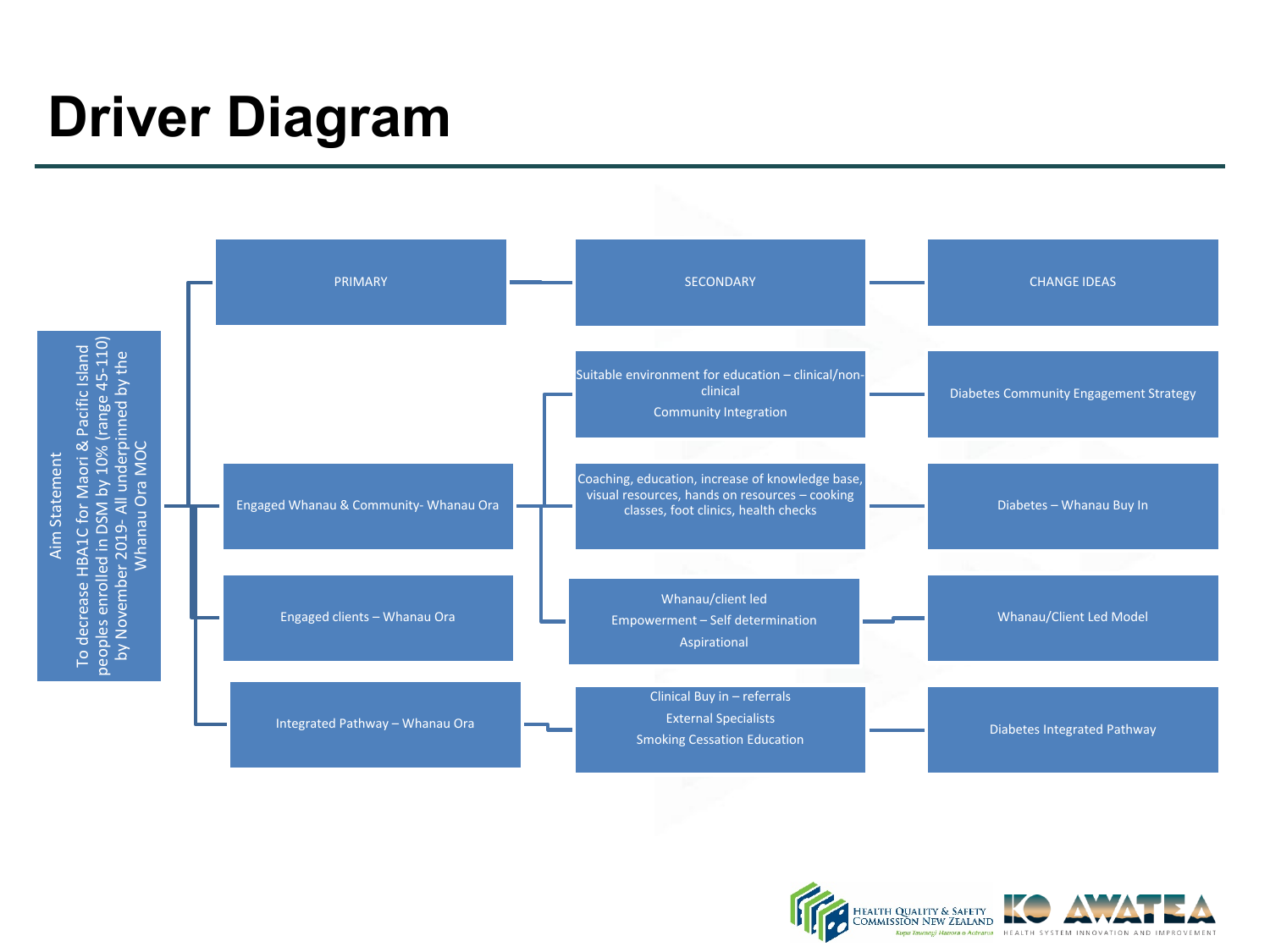## **Diagnose the problem – data**

- Maori are over-represented in the diagnosed Diabetes – Type 2 patients in the GP Population
- HBA1c exceed >40 benchmark by the enrolled GP population
- Low referrals to Healthy Lifestyle Programme from GP
- 26 patients are enrolled in Chronic Disease Management – all exceed >40 hba1c
	- 6 patients are enrolled in a healthy lifestyle programme

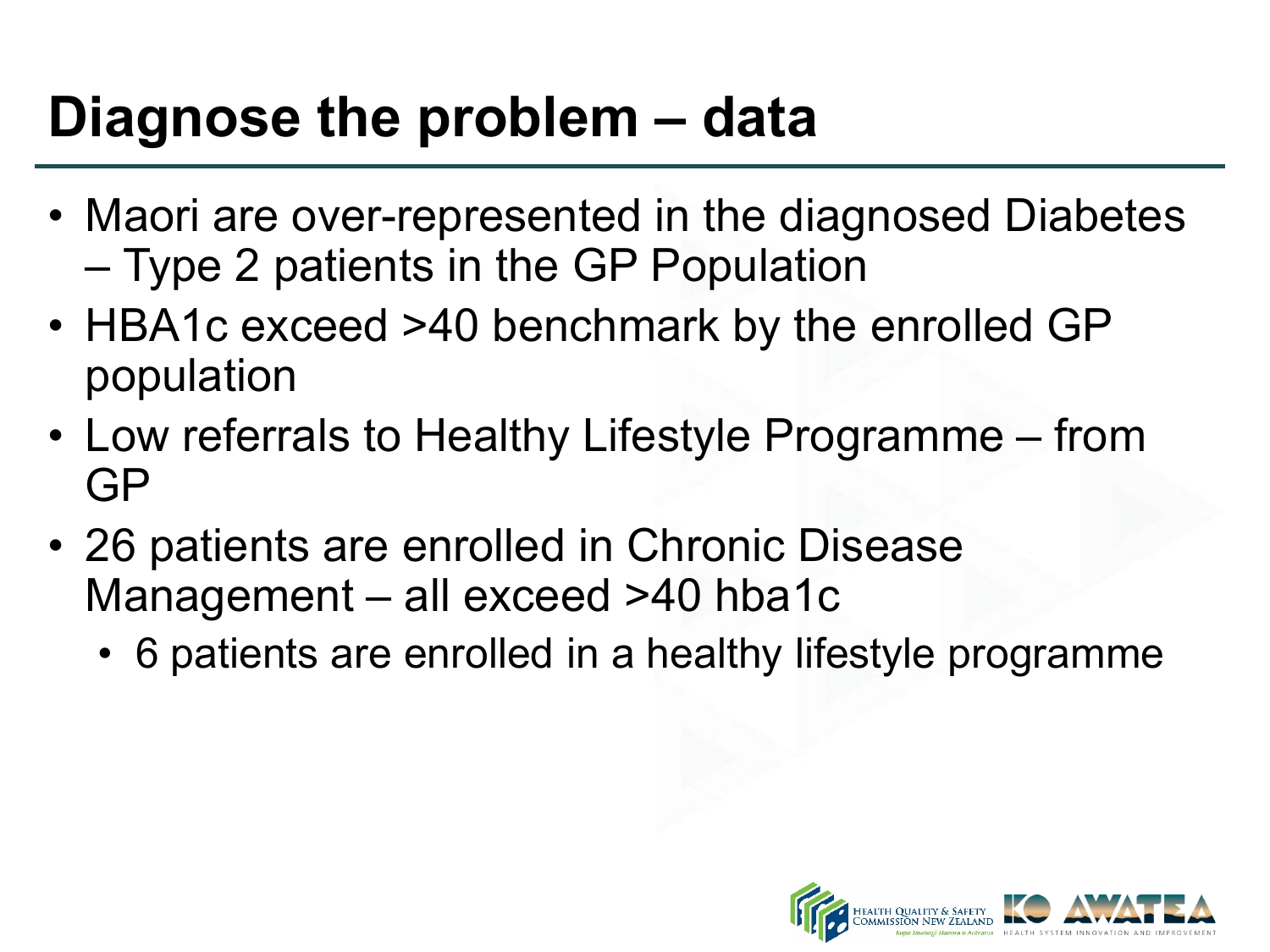# **Diagnose the problem – data**

- Baseline Survey May 2019
- 142 participants
- 95 Maori
- 1 Pacific Island
- 33 Maori + 1 Pacific Island people want more education
- 25 Maori + 1 Pacific Island people want to attend education programmes in a community setting
- 16 Maori + 1 Pacific Island people want support in a Community Setting
- 4 Maori people felt blamed or judged by their condition

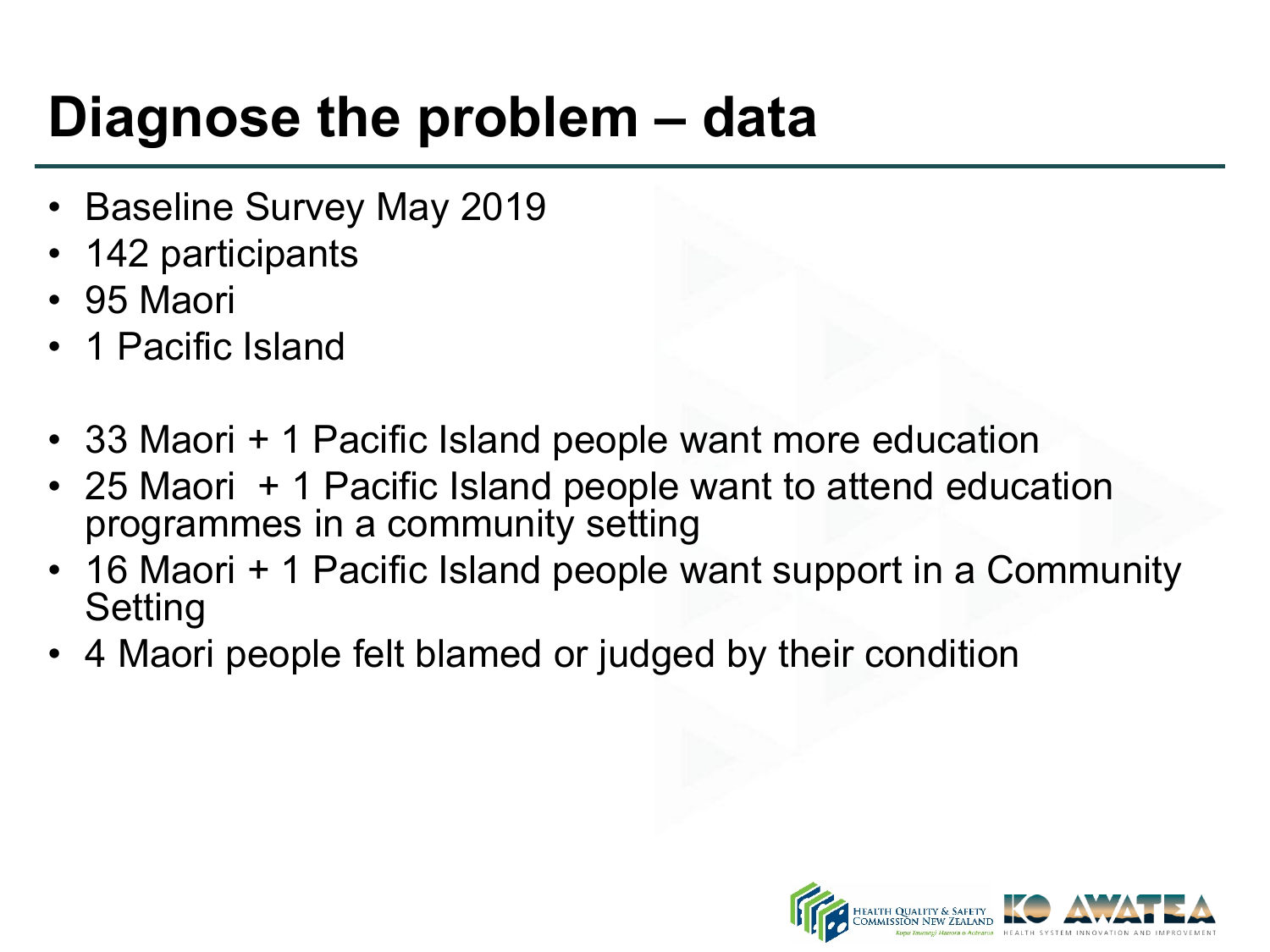# **Diagnose the problem- tools**

- Whanau Ora Assessment
- Observation
- Chronic Disease Management clinical & reporting checklists quarterly
- Annual Diabetes Checks GP Reported DSM
- HBA1C >40 Blood Test GP Reported DSM
	- Patients respond to support > 15 min clinical consult
	- Patients improve when engaged in a weekly healthy lifestyle programme
	- Patients are less honest in a clinical consult
- GP Integrated Performance & Incentive Framework (IPIF)
	- DARs TFC 22 overdue + 85% completed vs national target 90 %
	- DARs TMC 124 (89 high needs & 62 Maori) due + 78.88% compared vs national target 90%
	- DARs MWO 22 overdue + 75% completed vs national target 90%

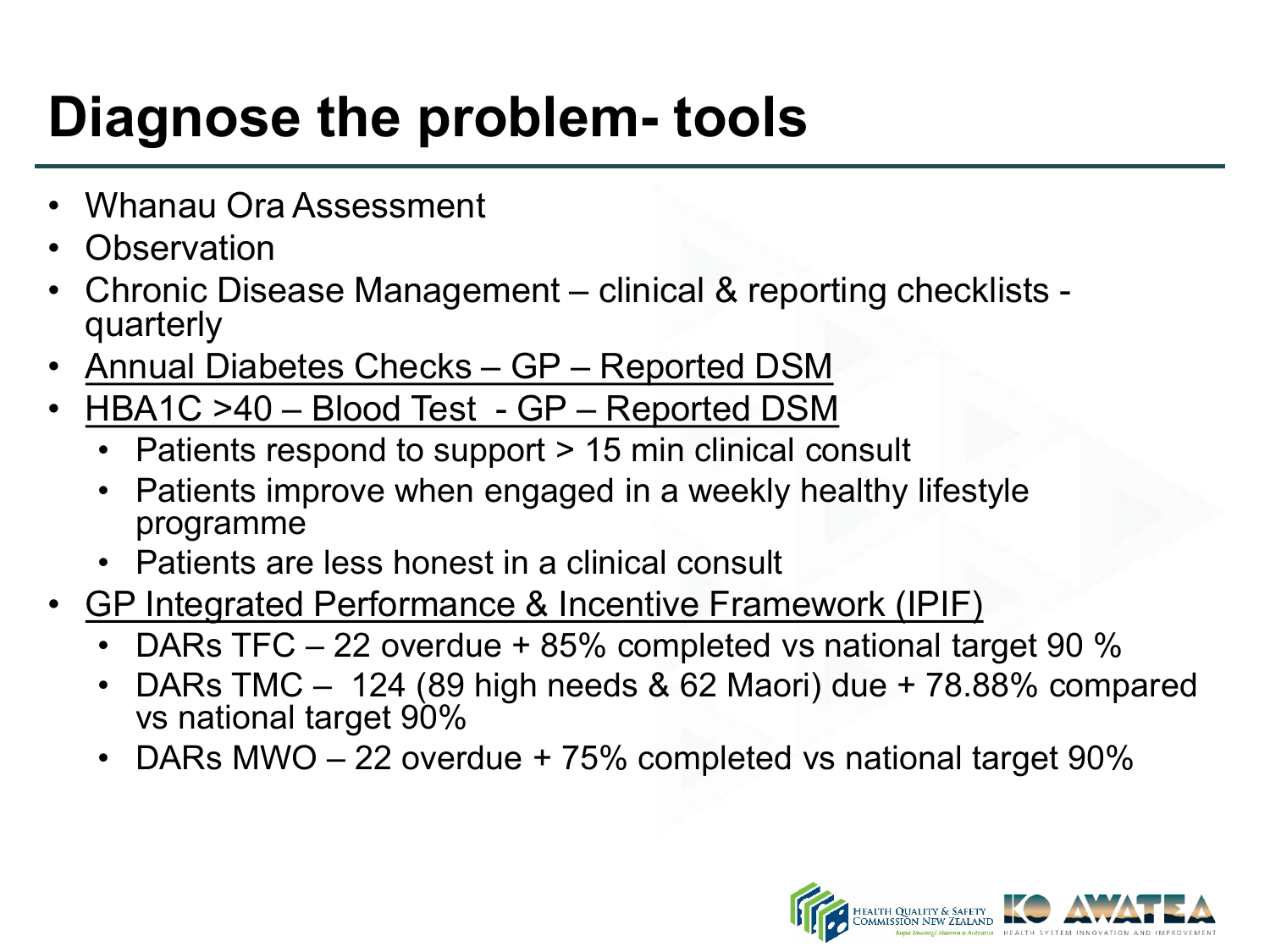# **Capturing the Patient Experience**

- Waru is a 49 year old man with Type 2 diabetes
- Recently released from Prison
- Lacks Social schools and boundaries
- Chronic renal failure, and essential hypertension.
- Waru, walked from Turangi to Taumarunui (45 mins by car)
- Poor footwear Open foot wounds requiring wound care 6+weeks
- Referred to the Whanau Ora Pathway for
	- DSM (Chronic Disease Management)
	- Kaumatua Programme for socialisation and engagement with others
- Waru's aspirations Whanau Direct application \$500
	- Use Gym
		- Requires proper clothing & footwear.
	- Independent living

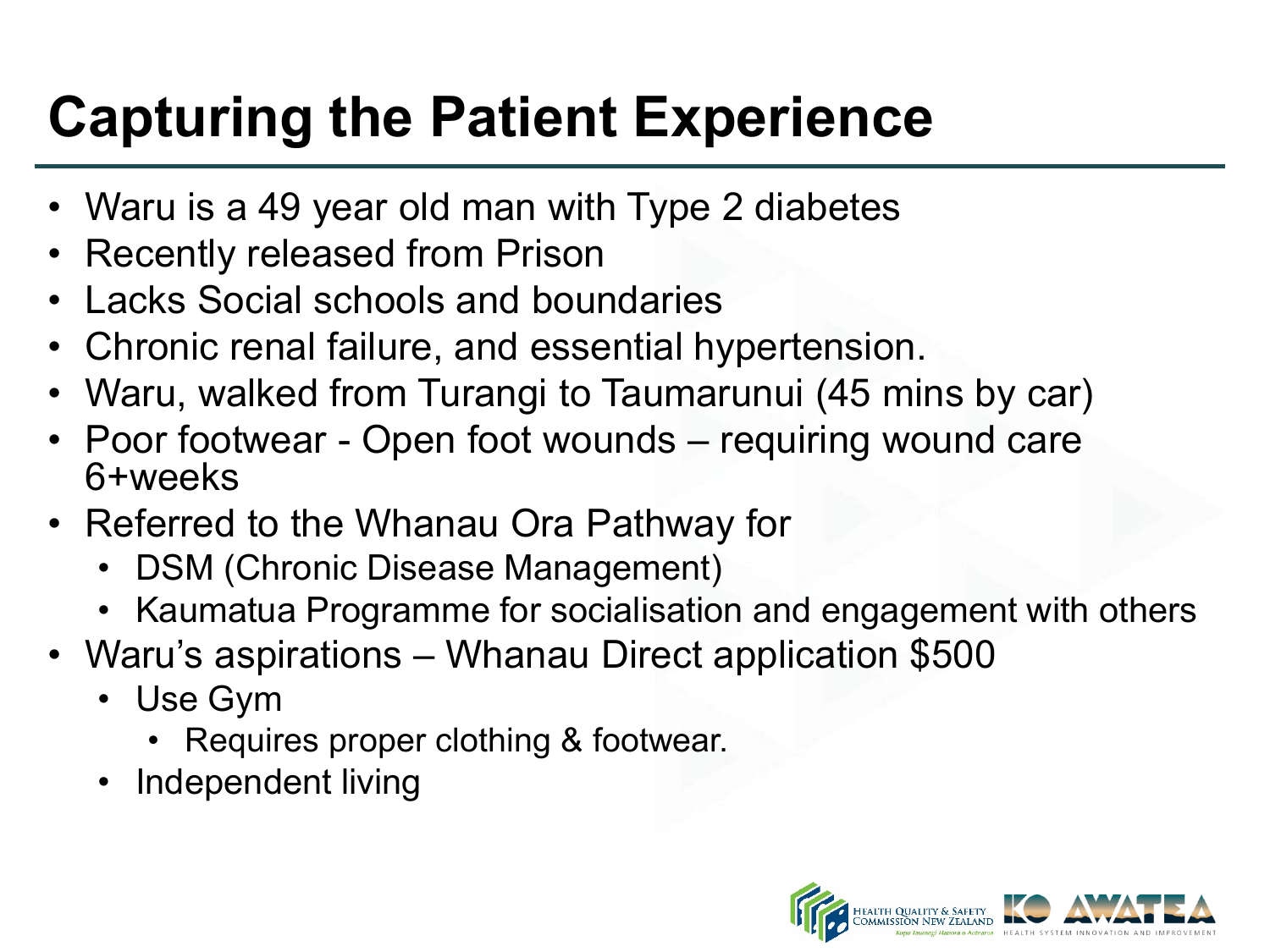# **Diabetes Education & Support clinic**

- Diabetes clinic commenced April 2019 5 clinics to date
- Nutritional education in a group setting Reduce Salt!
- Focus on Fluid shift between cells
- Education resources/tools provided to reinforce learning
- Get moving physical activity for 30-60 minutes
- Weightloss focus on the wellbeing change rather than the loss
- Introduction of weekly Foot & nail clinic
- Encouragement to attend specialist appointments
- Medication management supports increased knowledge
- Annual reviews are encouraged:
	- GP
	- DARs
	- **Pharmacist**

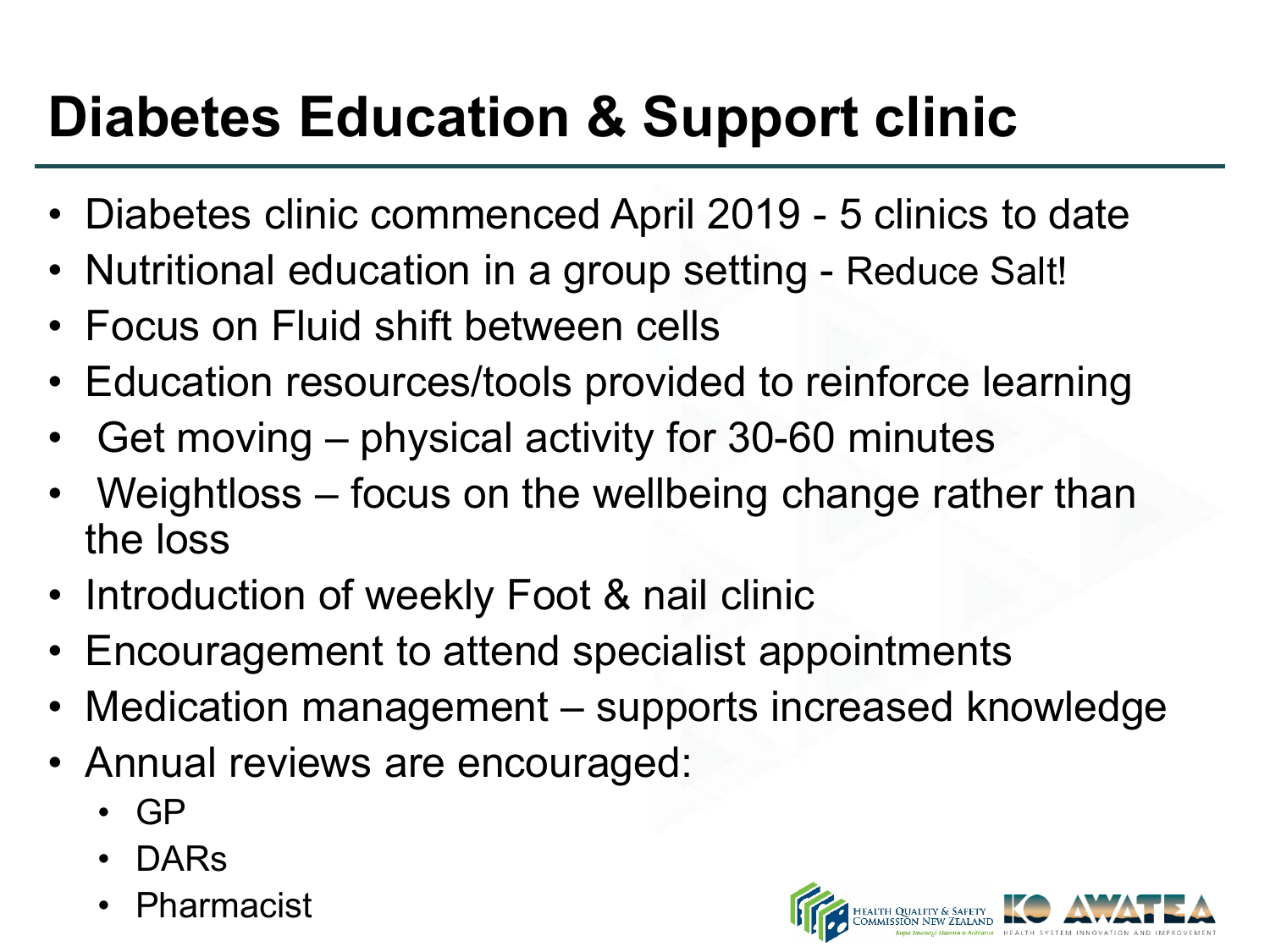# **Consumer Engagement (Types)**

| <b>Type</b>                                           | <b>Engagement timeframe</b> | <b>Cost</b> |
|-------------------------------------------------------|-----------------------------|-------------|
| <b>GP</b> appointments                                | 15 mins                     | \$18.50     |
| Nurse appointments                                    | 15 mins                     | \$10.00     |
| <b>Chronic Disease</b><br><b>Management Programme</b> | $60+$ mins                  | Free $*$    |
| <b>Diabetes Clinics</b>                               | 240 mins                    | Free*       |
| <b>Healthy Lifestyle</b><br>Programme                 | 240 mins                    | $Free*$     |
| * All programmes have a<br>registered Nurse component |                             |             |

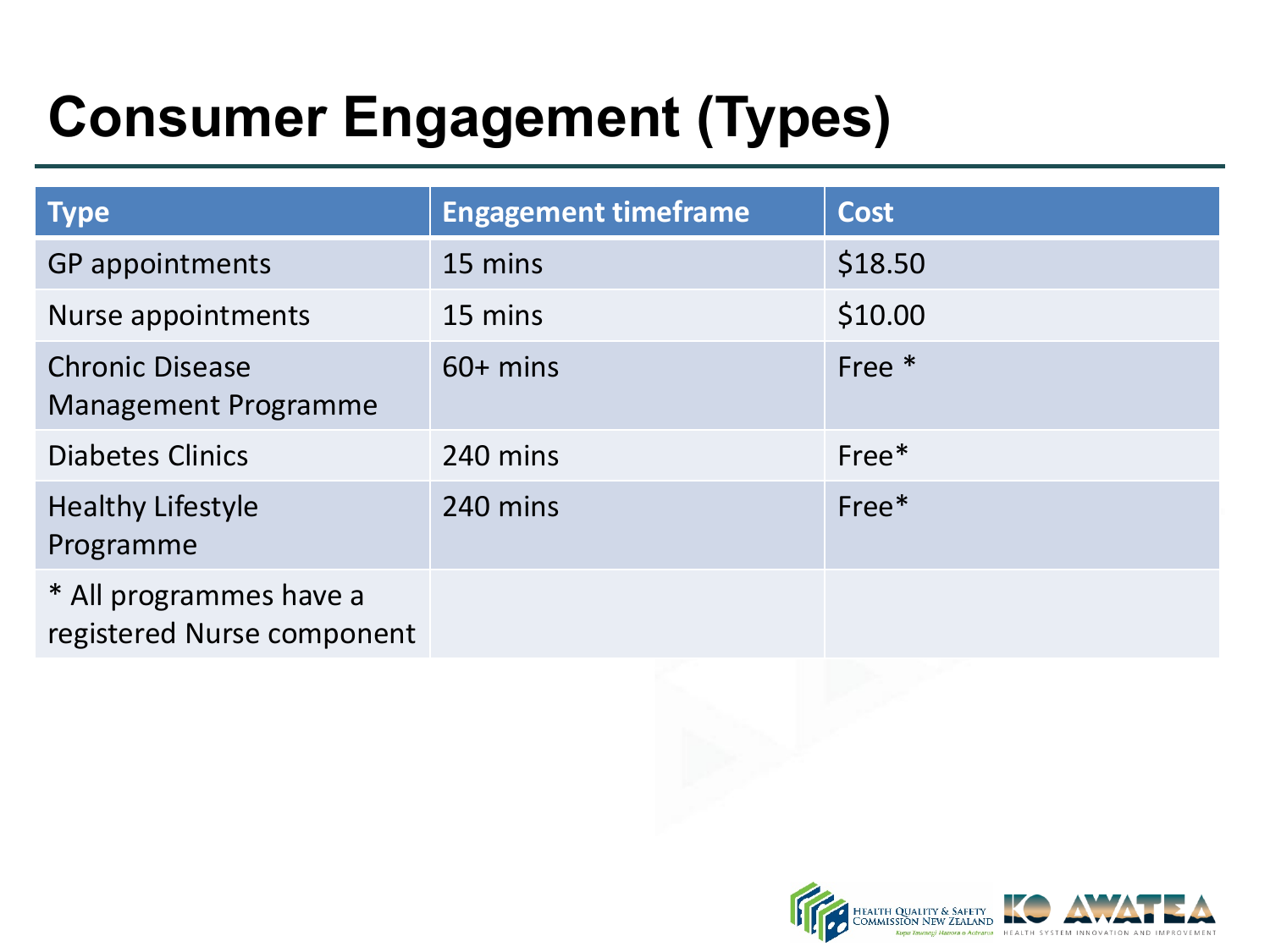## **Stakeholders Analysis** Date Completed/Updated

| Stakeholder                                                                                                               | No commitment                        | Let it happen       | Help it happen           | Make it happen |
|---------------------------------------------------------------------------------------------------------------------------|--------------------------------------|---------------------|--------------------------|----------------|
| <b>GP</b>                                                                                                                 |                                      |                     | X                        |                |
|                                                                                                                           | Action/s planned to move stakeholder |                     |                          |                |
| Develop & implement integrated pathway<br><b>DSM</b> clinics                                                              |                                      |                     |                          |                |
|                                                                                                                           | Action/s planned to move stakeholder |                     |                          |                |
| <b>Practice Nurses</b>                                                                                                    |                                      | Х                   |                          |                |
|                                                                                                                           |                                      |                     |                          |                |
| Develop & implement integrated pathway                                                                                    |                                      |                     |                          |                |
| <b>DSM</b> clinics                                                                                                        |                                      |                     |                          |                |
| Taumarunui Hospital                                                                                                       | X                                    |                     |                          |                |
|                                                                                                                           |                                      |                     |                          |                |
| Develop & implement integrated pathway<br><b>DSM</b> clinics                                                              |                                      |                     |                          |                |
|                                                                                                                           |                                      |                     |                          |                |
|                                                                                                                           |                                      |                     |                          |                |
|                                                                                                                           |                                      |                     |                          |                |
| Mark the current state for your Stakeholders the desired state and how you plan to keep or move them to the desired state |                                      |                     |                          |                |
|                                                                                                                           |                                      | $X =$ Current State | <b>X</b> = Desired State |                |
|                                                                                                                           |                                      |                     |                          |                |

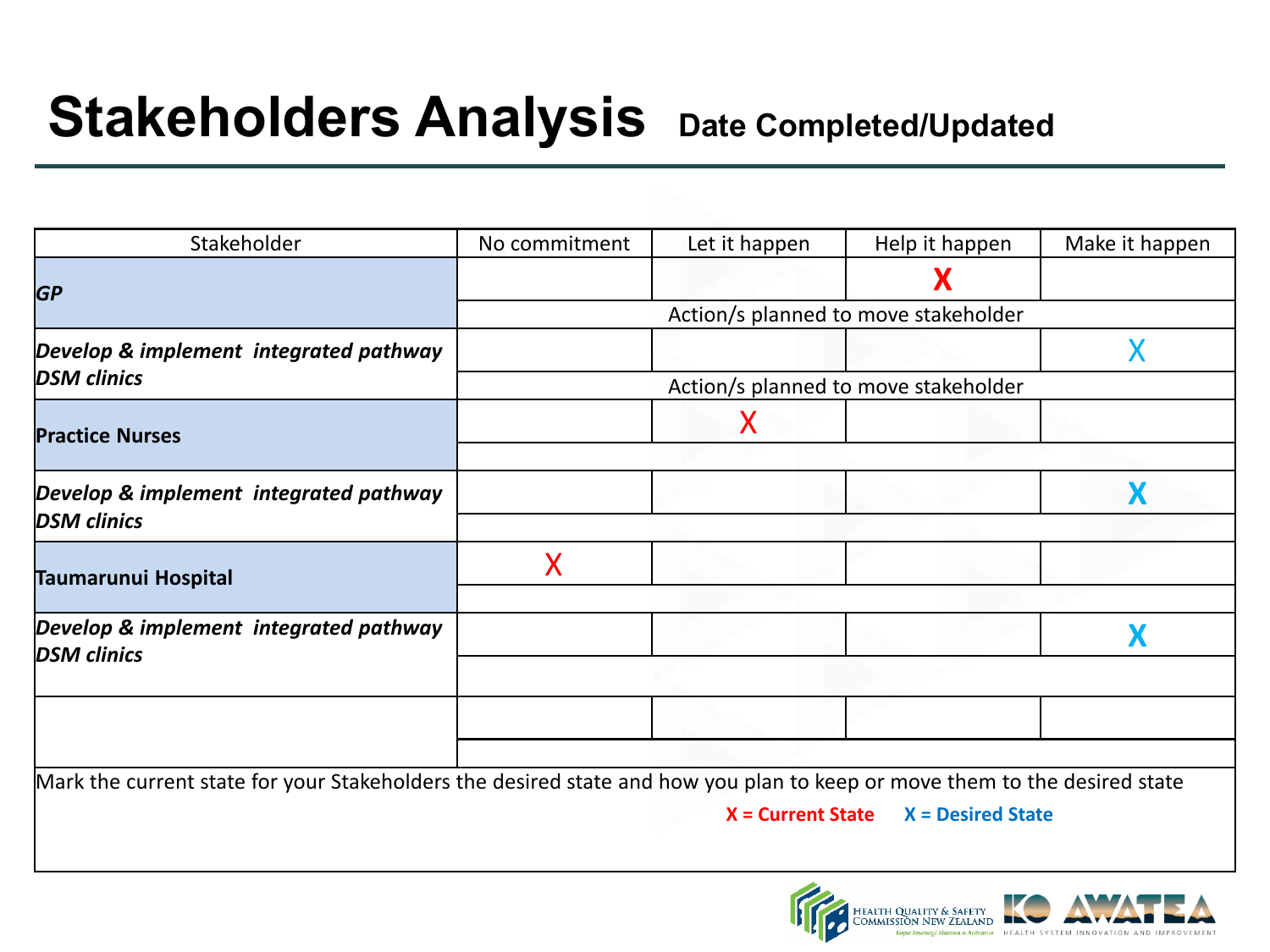# **Stakeholder communication plan**

| <b>Stakeholder</b>                        | <b>Motivation/values</b>                                            | Action/message                                               | <b>Strategy</b>                          | <b>Responsibility</b> | <b>Reflection</b> |
|-------------------------------------------|---------------------------------------------------------------------|--------------------------------------------------------------|------------------------------------------|-----------------------|-------------------|
| <b>GP</b>                                 | Improvement of<br>patient health &<br><b>Less consultations</b>     | Integrated<br>Pathway<br><b>Weekly clinics</b><br><b>DSM</b> | <b>Weekly hui</b><br>promote &<br>update | Aroha/Piki            | 1/6/19            |
| <b>GP Nurse</b>                           | Improvement of<br>patient health &<br>less consultations            | Integrated<br>Pathway<br><b>Weekly clinics</b><br><b>DSM</b> | <b>Weekly hui</b><br>promote &<br>update | Aroha/Piki            | 1/6/19            |
| <b>Taumarunui</b><br><b>Hospital ED</b>   | Reduced-re-<br>presentation<br>effective primary<br>care management | Integrated<br>Pathway<br><b>Weekly clinics</b><br><b>DSM</b> | <b>SPOE, HWSI</b>                        | <b>Piki</b>           | 1/7/19            |
| <b>Taumarunui</b><br><b>Hospital Ward</b> | Reduced-<br>presentation<br>effective primary<br>care management    | Integrated<br>Pathway<br><b>Weekly clinics</b><br><b>DSM</b> | <b>SPOE, HWSI</b>                        | <b>Piki</b>           | 1/7/19            |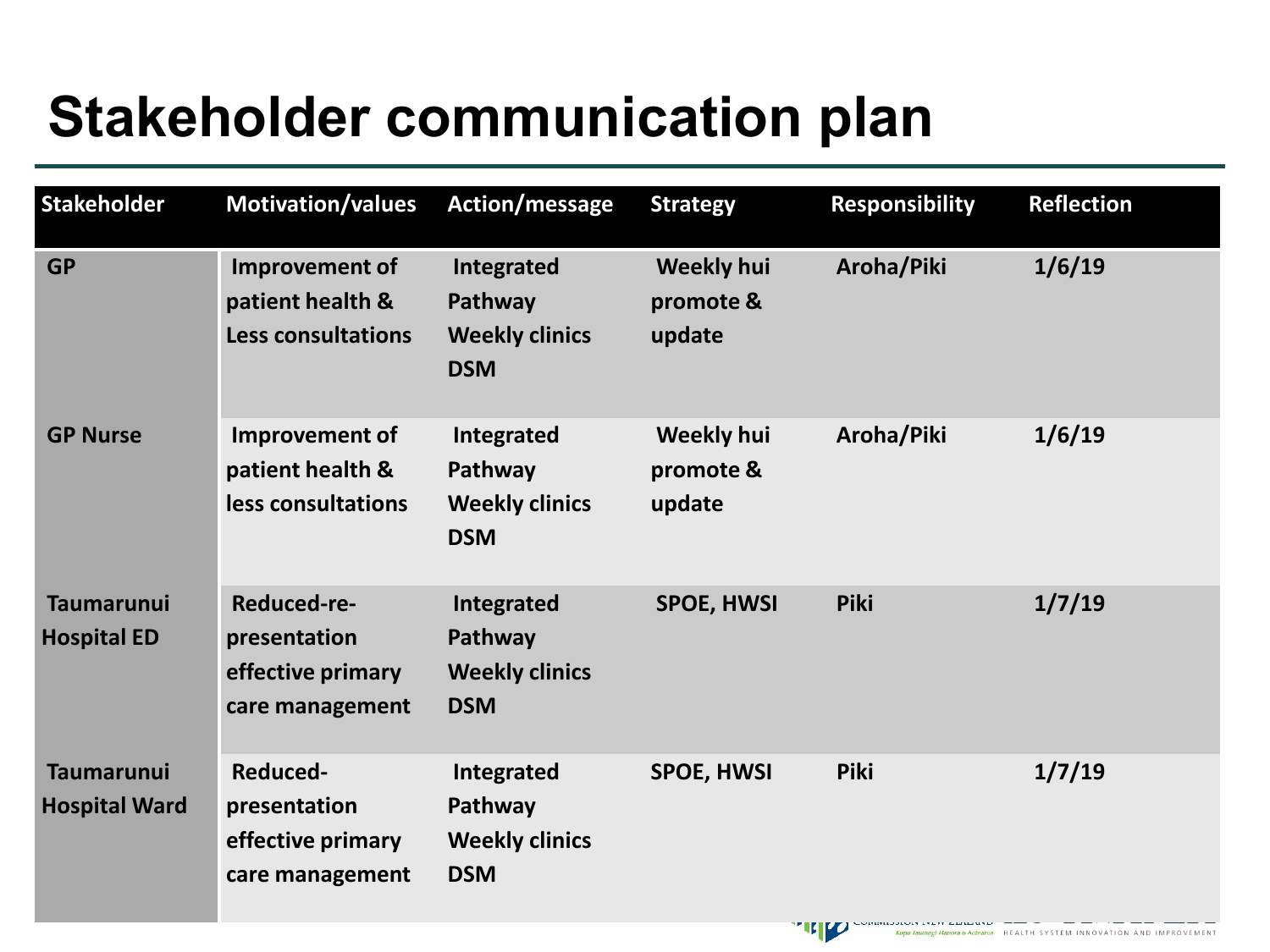# **Key Success/barriers**

- **Resources:**
- **Data availability:**
- **Time allocated for the project**  1-2 days per week
- **Language**